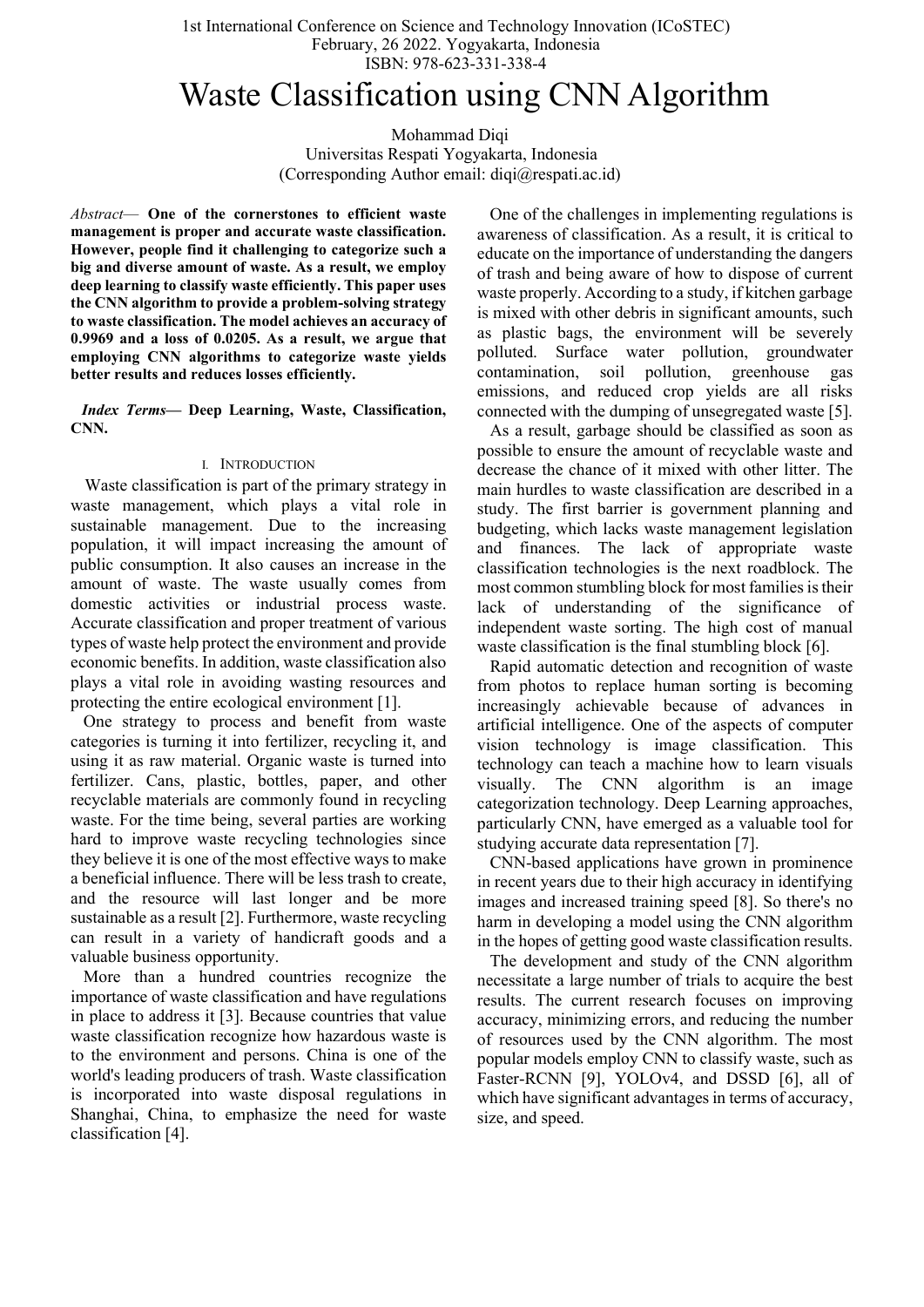We present a waste classification approach that uses a deep learning algorithm to categorize organic and recycled waste in this study to address this issue. This research also aims to get the highest levels of accuracy by testing using waste currently in the library. As a result, the following is a summary of the primary contributions that we will make in this project, with a focus on waste classification:

- 1. We present a waste classification approach based on deep learning, a popular method. The CNN method is used in this experiment to create a classification model that divides waste into organic and recyclable waste. We show that using the CNN algorithm improves accuracy and reduces loss compared to machine learning.
- 2. We use a dataset of 2000 images to build the model, with 80% of them being used for training and 20% for testing. We also use callbacks to decrease loss validation and use validation split 0.2 and epoch 50.
- 3. This work uses three distinct architectures to evaluate the model: ReLU, Tanh, and Sigmoid. Using various activation functions will result in a model that performs better. Then, using graphs and confusion measures, they present the test results. ACCORDING TO THE MODEL TEST, the CNN algorithm can efficiently classify recycling and organic waste.

Organization: Part I explains the problem of waste classification and contributes. Part II describes the problem of waste classification and contributes. Workrelated information is presented in Part II. The context of this study is discussed in Part III. The proposed model is presented in Part IV. Part V examines the experimental setup. The research findings and analyzes are presented in Part VI. In section VII, we give our conclusions and plans for the future.

## II. RELATED WORK

 Traditional waste classification relied solely on manual selection at first. We can considerably minimize the health hazards of municipal workers by avoiding the transmission and spread of infectious diseases by modifying this strategy [10].

Waste Recognition-Retrieval (W2R) uses computer vision to classify household waste in two stages (RegM and RevM). The model will be trained using ClfM and manual sorting (MS) as a comparison [11]. Furthermore, there are several approaches to solving this problem, including thermal imaging in the 8-15m long-wave infrared range (LWIR) [12], neural network technology, the LoRaWAN protocol, and recording devices [13].

Another study used the Support Vector Machine (SVM) classification method with SIFT-PCA feature extraction to classify waste images into six categories (cardboard, glass, metal, plastic, paper, and garbage). The accuracy of SIFT feature extraction, on the other hand, was 62 percent [14]. The accuracy of another study that employed the SVM approach to classifying fruit waste recycling was 90 percent to 100 percent [15].

Another study classified waste containers using CMYK colors using the K-Means clustering approach. On the other hand, the K-Means technique was not acceptable for this situation because it only yielded less than 70% [16].

The machine learning method used the K-Nearest Neighbors and Multinomial Regression algorithms for can classification. The cans classification utilizing the Multinomial Regression approach had a lower success rate than the K-Nearest Neighbors method [17].

In addition to the one mentioned above, several studies combined four machine learning methods (Decision Tree, K-Nearest Neighbors, Logistic Regression, and Support Vector Machine). In addition, the study used visual and physical aspects of objects [18].

Although waste sorting has progressed through efficient machine learning methods, the value of classification accuracy still has to be improved, necessitating the use of more current approaches. Amount of research that used deep learning to detect it automatically got considerably better results. In waste classification, CNN is one of the deep learning approaches [7].

The accuracy of waste categorization research using the CNN approach and the AutoEncoder Network was 99.95 percent [19]. Another paper used the CNN algorithm implemented in the Raspberry Pi and recording device for real-time monitoring for domestic waste classification [20].

The study used a multi-tasking learning architecture based on the CNN principle to identify the type of trash image and attained an F1 score on the waste classification test of over 95.50 percent, with an average precision score of above 81.50 percent [7].

A trash classification system was proposed in an article that used the CNN algorithm and tested a fivelayer model. On the other hand, the fourth layer had the maximum accuracy of 83 percent [21]. However, testing the CNN approach for plastic waste categorization research on layer 15 and layer 23 yielded different results. The study achieved the best accuracy of 99.92 percent utilizing photos with a dimension of 120x120px and 227x227px [22].

In an experiment, the classification of recyclables using a genetic algorithm yielded the best results on the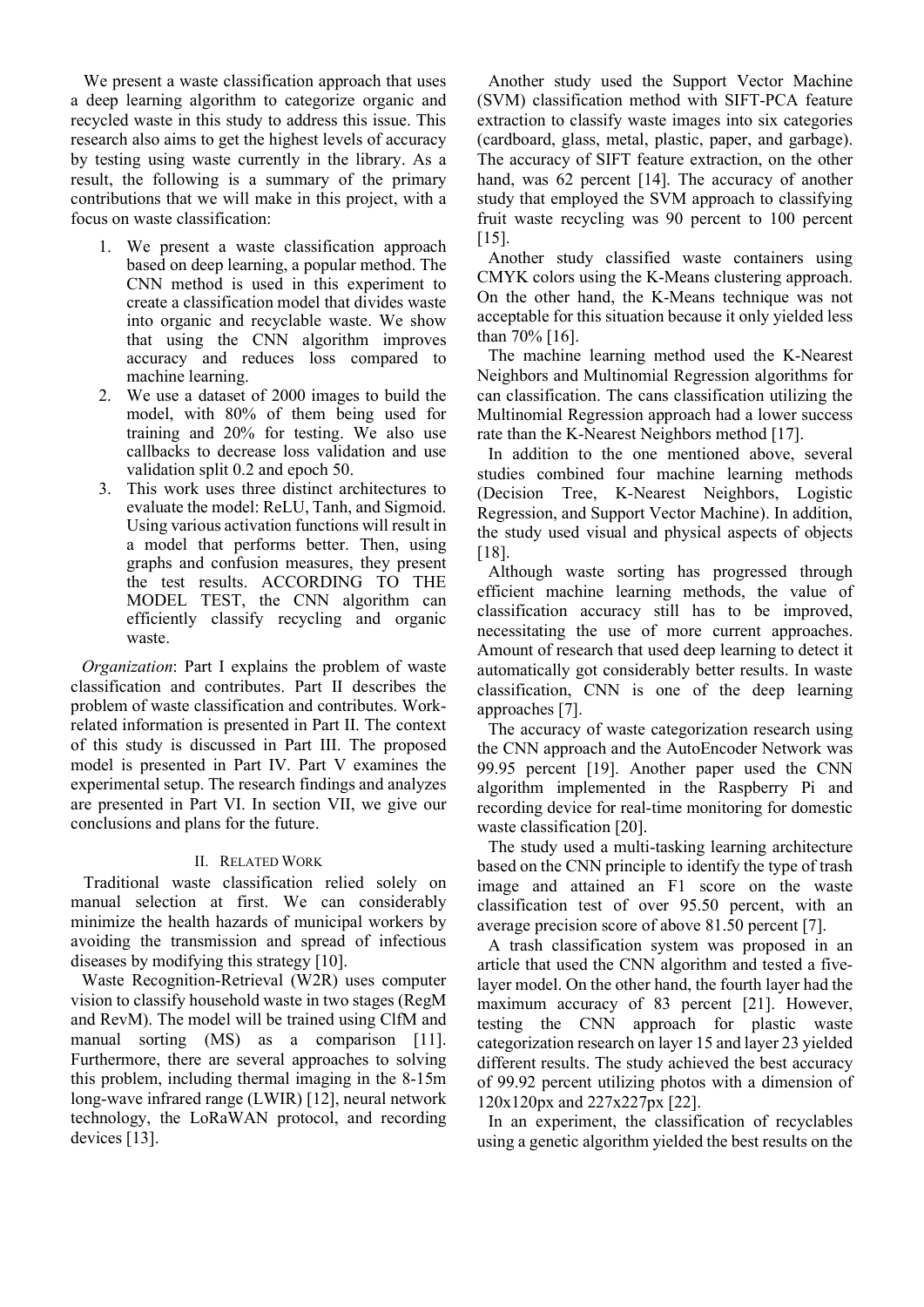DenseNet121 architecture's optimum performance and had the highest accuracy of 99.6% [23]. The garbage picture classification system based on the DenseNet169 architecture achieved an accuracy of more than 82 percent [24].

Several studies used three CNN architectures for classification: MobileNetV2 had a classification accuracy of 96.27 percent, ResNet34 96.273 percent, DenseNet121 96.42 percent [25] , VGG-19 86.19 percent, ResNet50 79.63 percent, and Inception-V3 81.15 percent [26].

This study aims to improve the accuracy of the CNN algorithm, a deep learning approach, by using three activation functions in trash classification to create a model that performs better. As a result of this research, an effective waste categorization model will be developed, which will aid in efficient waste sorting.

## III. BACKGROUND

This section gives a formal specification of the experimental definition and discusses how this study came to be.

## A. Problem Definition

This study builds a waste classification model by utilizing data in images. This classification has a potential solution to support the waste sorting process work more efficiently. Instead of practicing manual classification methods and machine learning methods with this method, we propose developing deep learning as a waste classification method to improve model performance. This study shows how to use deep learning as a classification solution to overcome waste sorting with a learning model.

This article uses data collection containing waste images, domestic and other waste, as materials for building and testing models. We use three activation functions: ReLU, Tanh, and Sigmoid. Our experiment divides the existing data with 80% for building the model and 20% for evaluating the model.

### B. The proposed method

With precise waste classification, deep learning can distinguish tasks [7]. For instance, several studies have examined deep learning classification models based on CNN for domestic waste classification [20] and FasteR-RCNN for solid waste classification [9].

We describe a CNN algorithm for categorizing waste into two types: organic and recyclable, based on hundreds of data sets. Our research employs deep learning techniques to develop a model for waste classification that is more performant. CNN is a subset of neural networks with similar needs and can evaluate visual pictures because CNN is identical to the human brain in its operation. The model is capable of classifying objects according to their characteristics.

We apply CNN to comprehend and evaluate image data [10]. Four layers comprise CNN: an input layer, a hidden layer, and an output layer.

In this article, we examine deep learning from two perspectives. CNN develops a classification algorithm based on images from a waste dataset. The convolution layer is one of the phases of the CNN architecture. The convolution layer repositions the filter on top of the input image, resulting in new features. These new values relate to the image used as the input for the subsequent layer. It generates an activation map from the feature extraction output, then used to process the convolution layer. The activation map depicted in Figure [19] illustrates the different characteristics identified in that region. The filter is applied to each convolution layer. Each shift will perform a " dot " operation between the input and the filter value used to generate the output.

$$
Y_k = f(W_k * x) \tag{1}
$$

Table 1: Mathematic notation

| <b>Notation</b>       | <b>Description</b>   |  |
|-----------------------|----------------------|--|
| $\mathbf{Y}_k$        | Output feature map   |  |
| $\boldsymbol{x}$      | Input image          |  |
| $\mathbf{W}_{\bm{k}}$ | Convolutional filter |  |
| f(.)                  | Nonlinear activation |  |
|                       | function             |  |

The pooling layer is the next in the CNN. This layer helps reduce the total number of parameters and computational memory required and the spatial length and size of the representation [10]. We employ the maxpooling method, which uses the largest value in the 2x2 area, and the average pooling method, which uses the average values in each feature map.

$$
(n_h - f + 1)/s * (n_w - f + 1)/s * n_c \tag{2}
$$

## Table 2: Mathematic notation

| <b>Notation</b>  | <b>Description</b>        |  |  |
|------------------|---------------------------|--|--|
| $n_{h}$          | Height of the feature map |  |  |
| $n_{\sf w}$      | Width of the feature map  |  |  |
| $n_{\mathrm{c}}$ | Number of channels in the |  |  |
|                  | feature map               |  |  |
| Г                | Size of filter            |  |  |
| .S               | Stride length             |  |  |

 Layers that are fully connected perform multiple operations in unison. They flatten features from previous layers and update weight parameters to facilitate feature classification in vectors [19]. Then, for the classification step, they label each remaining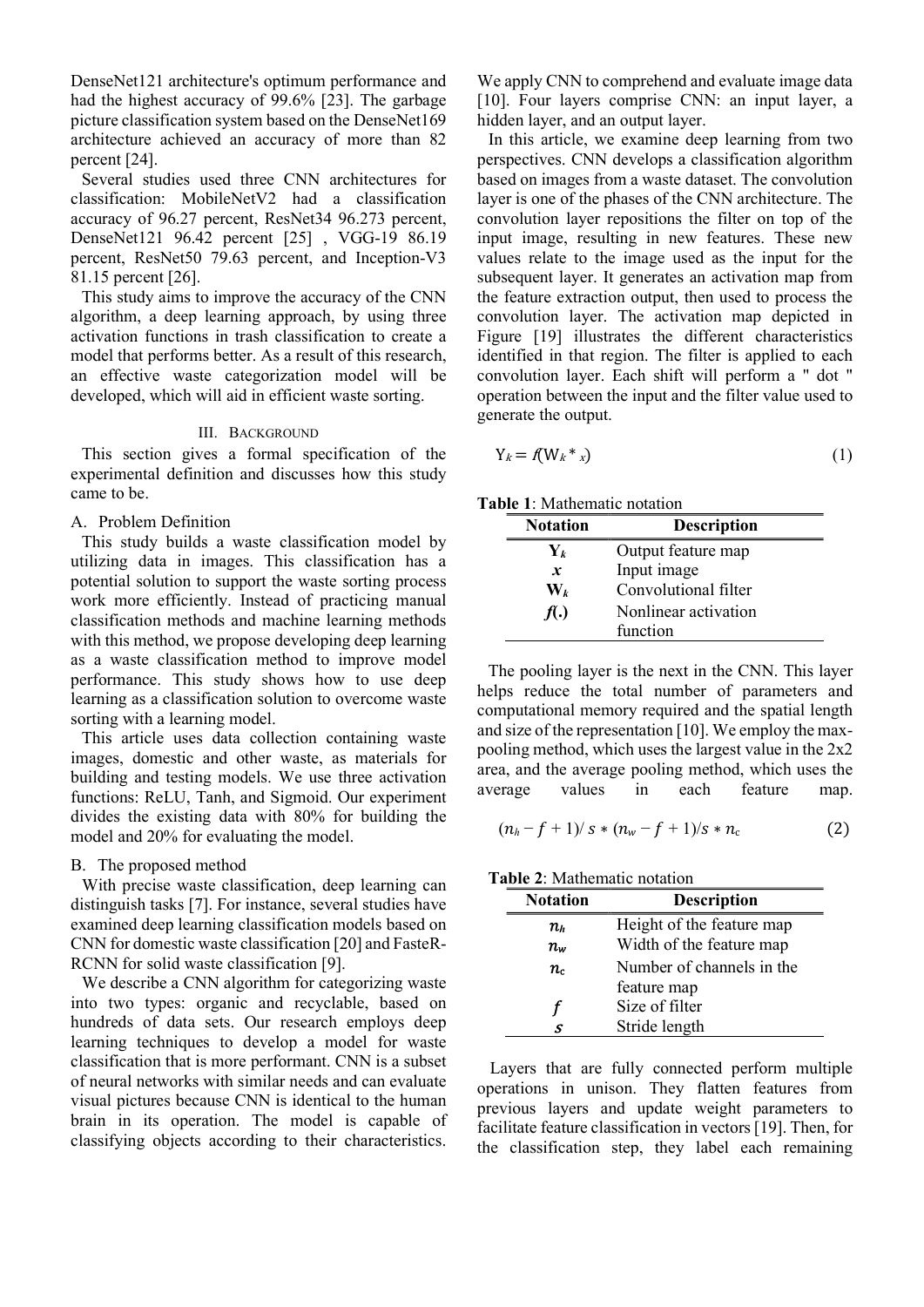possible value. The extraction of features from fully connected layers yields the probability value for each label using Equation (3).

$$
FC(W, x)_{(ij)} = \sum_{k=1}^{K} W_{k} (r x_{(ij)}) + b \qquad (3)
$$

Table 3: Mathematic notation

| <b>Notation</b>  | Description                |
|------------------|----------------------------|
| FC               | Fully connected            |
| W                | Matrix of convolutional    |
|                  | kernels                    |
| $\boldsymbol{X}$ | Input feature map          |
| İ.j              | Embodies a receptive field |
|                  | around the position        |
| k                | Dimensions convolutional   |
|                  | kernel                     |
| $\mathrm{W}_k$   | Convolutional filter       |
| $\mathbf{r}$     | variable                   |
| h                | Trainable                  |

#### IV. EXPERIMENTAL SETUP

 The primary objective is to develop a classification model for organic and recyclable waste using the CNN algorithm. This method aims to generate a model that

 For this study, we collected a dataset from Kaggle. This dataset contains 22564 images divided into two categories: organic and recycled. The images feature a variety of objects shot from various camera angles and under a variety of lighting conditions. Before training the model, the image is resized to 225 x 225 pixels. We divided the dataset into two sections to train our model: training and testing. The training data is used to construct the classification model, while the test data is used to evaluate the classification model's performance. The model is trained during epoch 50, with a validation split of 0.2, and makes use of callbacks that focus on maximum accuracy validation. The performance metric, as shown below, is 0.7937 for model accuracy and

performs better at waste classification.

#### A. Main Idea

B. Dataset

## C. Data Pre-processing

 At this point, we furnish a waste dataset extracted from Kaggle. Since the dataset is raw data, it has a low accuracy when applied to any classification system. Our objective is to produce a model with improved performance using several preprocessing techniques, including data selection and deletion, image size equalization, and data normalization. Numerous methods are employed to convert any information contained in the data set into a vector that the model can comprehend.

## D. Classification Method

 After preprocessing, we train a model that extracts features to create a waste classification model. We develop a deep learning model and train it on the organic and recyclable waste dataset. We employ three distinct activation functions on CNN to optimize the model and the training accuracy value.

 We perform preprocessing during the training process. The raw dataset is converted to vectors using preprocessing techniques. We employ several preprocessing techniques, including data selection and deletion, image equalization, and data normalization.

 During the testing phase, we use vectors as inputs for feature extraction. The dataset comprises two components: a training set and a testing set. Then, we perform model testing on the training data from our classification to ensure that we are getting the best results.

## V. RESULT AND ANALYSIS

Our approach can produce a classification model using the CNN method during the classification process. We examine the data set using three different activation functions during training: ReLU, Sigmoid, and Tanh. Additionally, we use loss functions to estimate losses, compare, and quantify the results of successful or unsuccessful classification. As a result, the model's interconnection weights will be gradually adjusted until satisfactory results are obtained. We train our model in this study by adjusting several parameters to achieve the highest accuracy possible. We use epochs of 50, a validation split of 0.2, and callbacks that focus on minimum loss validation during the training and testing phases.

0.5527 for loss after 50 epochs.

| <b>Dataset</b><br>Labe | <b>Waste Feature</b> |         |  |
|------------------------|----------------------|---------|--|
|                        | Training             | Testing |  |
| Organic                | 800                  | 200     |  |
| Recycle                | 800                  | 200     |  |

Table 5: Accuracy of classification model

| <b>Hyperparameter</b> | Activation<br><b>Function</b> | Accuracy | <b>Validation</b> |
|-----------------------|-------------------------------|----------|-------------------|
|                       |                               |          | Accuracy          |
| $Epoch = 50$          | ReLU                          | 0.9969   | 0.8156            |
| $LR = 0.001$          | Tanh                          | 0.5078   | 0.6961            |
|                       | Sigmoid                       | 0.4836   | 0.5250            |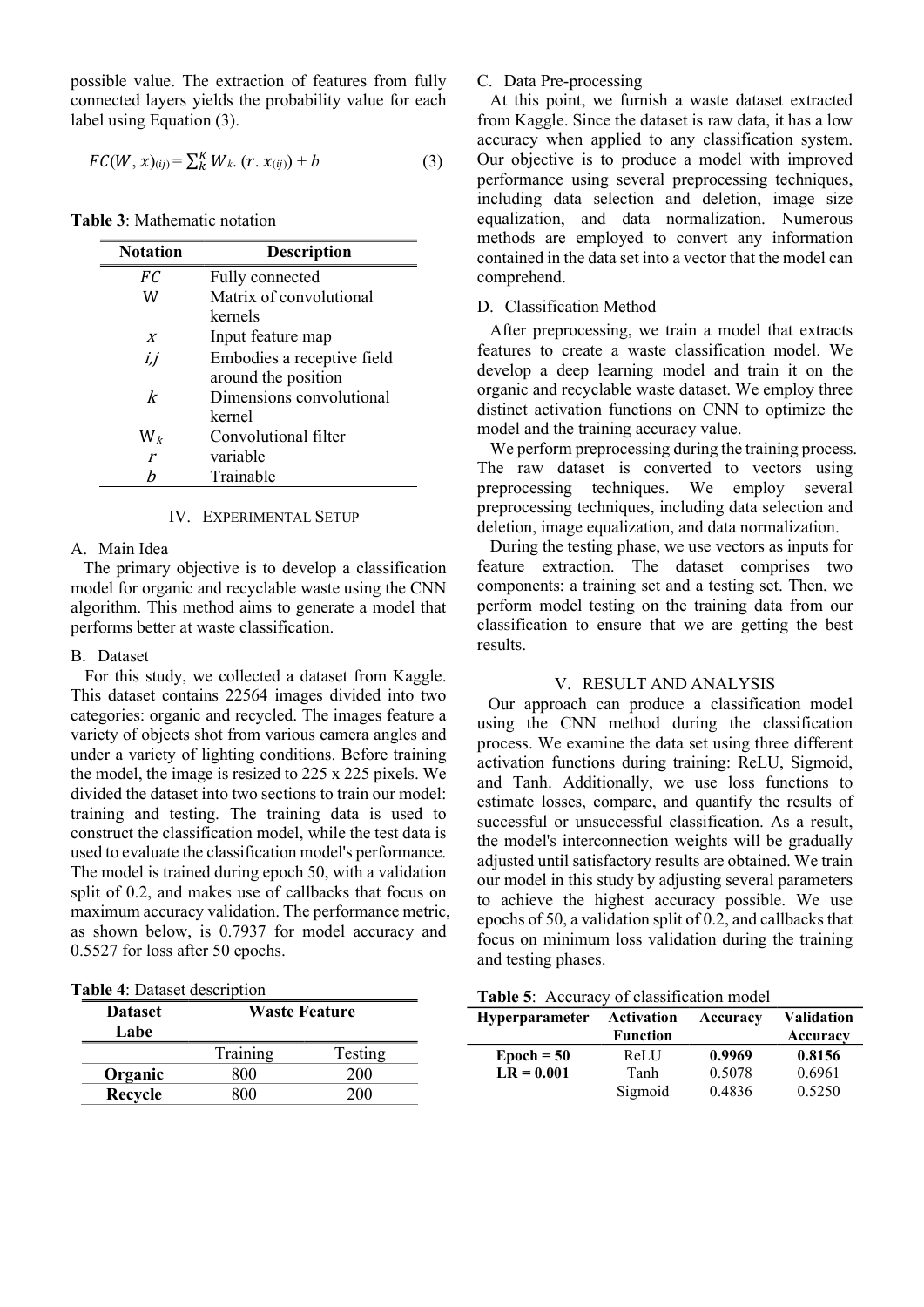Table 6: Loss of classification model

| <b>Hyperparameter</b> | Activation<br><b>Function</b> | Loss   | <b>Validation</b><br>Loss |
|-----------------------|-------------------------------|--------|---------------------------|
| $\text{Epoch} = 50$   | ReLU                          | 0.0205 | 0.5303                    |
| $LR = 0.001$          | Tanh                          | 0.6934 | 0.6923                    |
|                       | Sigmoid                       | 0.6951 | 0.6968                    |

 Table 5 summarizes the accuracy of the CNN model's performance, particularly during training and testing. The three activation functions ReLU, Tanh, and Sigmoid, are used to determine the model's accuracy. We used the ReLU activation function to test the training data and obtained an accuracy of 0.9969 and a validation accuracy of 0.8156. The Tanh activation function was then tested, yielding an accuracy of 0.5078 and a validation accuracy of 0.6961. Then, using the Sigmoid activation function, we obtained an accuracy of 0.4836 and a validation accuracy of 0.5250.

 The results of the performance loss on the CNN model when three activation functions are used are shown in Table 6. The first test employs the ReLU activation function and achieves an accuracy of 0.0205 and a validation accuracy of 0.5303. We obtained an accuracy of 0.6934 and a validation accuracy of 0.6923 using Tanh from the second test. The most recent test, which used the Sigmoid activation function, achieved an accuracy of 0.6951 and a validation accuracy of 0.6968. Additionally, we compute the accuracy, precision, recall, F1, support, and confusion matrix to evaluate the model's performance on the evaluation metric. This study demonstrates the precision and accuracy of the overall waste data. Precision is a term that refers to the relationship between expected data and the model's prediction results. Recall quantifies the model's success in obtaining data. The F1 score can compare the average precision and recall weights to determine accuracy.

Table 7: Evaluation matrix

| <b>Classification</b> | <b>Precision</b> | Recall | F1-          | <b>Support</b> |
|-----------------------|------------------|--------|--------------|----------------|
| <b>Report</b>         |                  |        | <b>Score</b> |                |
| Organic               | 0.80             | 0.94   | 0.87         | 200            |
| Recycle               | 0.93             | 0.77   | 0.84         | 200            |
|                       |                  |        |              |                |
| Micro avg             | 0.85             | 0.85   | 0.85         | 400            |
| Macro avg             | 0.87             | 0.85   | 0.85         | 400            |
| Weighted avg          | 0.87             | 0.85   | 0.85         | 400            |
| Samples avg           | 0.85             | 0.85   | 0.85         | 400            |

Our proposed model can obtain the highest TP and TN scores based on the confusion matrix calculation. The confusion matrix obtained using the CNN algorithm has  $TP = 0.94$  and  $TN = 0.77$ . The results obtained using the confusion matrix are more accurate and efficient in waste classification.



Fig 1: Confusion Matrix of the classification model.

### VI. CONCLUSION

Waste classification is a popular area of research that is still developing. Numerous studies have proposed various approaches to this problem, including statistical, traditional, and machine learning approaches. However, this method is ineffective because it requires much time, cost, and effort to classify waste according to its type. This study employs CNN to develop a waste classification model with improved performance and accuracy while incurring the smallest possible errors. We use the CNN algorithm to classify waste based on the proposed model, and the CNN algorithm does not require much time or effort to determine the classification results.

We obtain the best performance results from the experimental data by adjusting the activation function used to optimize the model's performance. We set the epoch to 50, the validation split to 0.2, and the learning rate to 0.001, and then use callbacks to validate the minimum loss during the training and testing phases. The model can achieve an accuracy of 0.9969 and a loss of 0.0205 during the training process. The classification model may be a viable option for resolving the waste classification issue. Additionally, our proposed model is capable of obtaining  $TP = 0.94$  and  $TN = 0.77$ .

Further research could make use of the classification of waste objects. The R-CNN or Faster R-CNN algorithms can be used to improve classification accuracy.

### ACKNOWLEDGMENT

This study is conducted under the Department of Informatics. Universitas Respati Yogyakarta, Indonesia.

#### **REFERENCES**

- [1] C. Wang, J. Qin, C. Qu, X. Ran, C. Liu, and B. Chen, "A smart municipal waste management system based on deep-learning and Internet of Things," Waste Manag., vol. 135, no. August, pp. 20–29, 2021, doi: 10.1016/j.wasman.2021.08.028.
- [2] S. Thokrairak, K. Thibuy, and P. Jitngernmadan, "Valuable Waste Classification Modeling based on SSD-MobileNet," InCIT 2020 - 5th